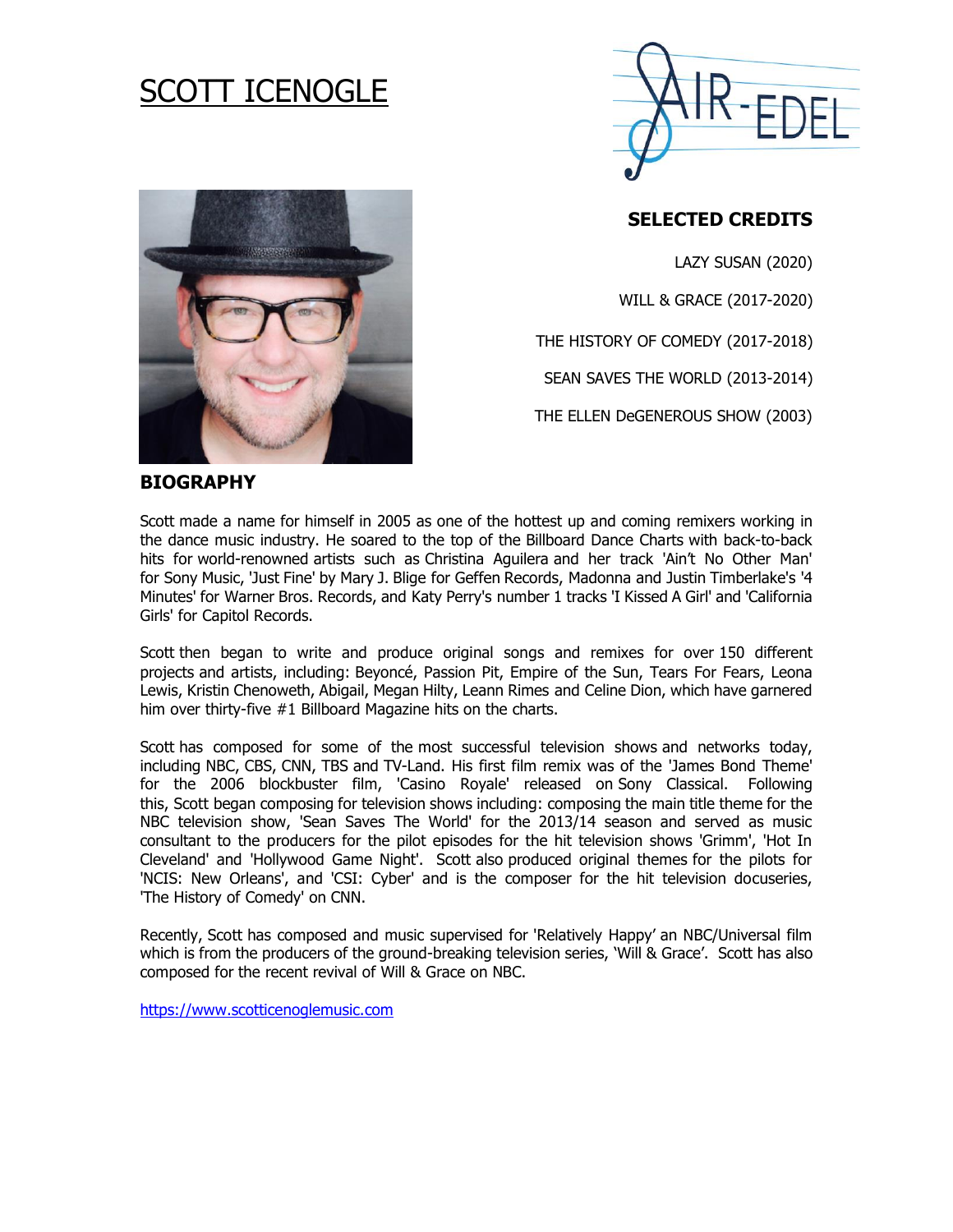# **FILM CREDITS**

## **Lazy Susan (2020)**

**Composer** Directed by Nick Peet Stargazer Films USA, Shout! Factory

#### **Casino Royale (2006)**

Main theme remixer Directed by Martin Campbell Columbia Pictures

# **TELEVISION CREDITS**

#### **Q-Force (2021)**

Composer, Music ("Wolves in the River", "One Thing I Love Is Snow", "You Make My Heart Explode (Like Boom, Boom, Boom)", "Gyenorvya National Anthem", "Nuke My Ass", "Wolves in the River", "Girl With a Gun") Created by Gabe Liedman 3 Arts Entertainment, Netflix

## **Will & Grace (2017-20)**

Composer Created by David Kohan & Max Mutchnick KoMut Entertainment, NBC

## **The History of Comedy (2017-18)**

Composer, Composer (main theme) Created by Jack Kney Hazy Mills Productions, CNN

## **CSI: Cyber (2015)**

Composer (original theme),Music Consultant Created by Ann Donahue, Carol Mendelsohn & Anthony E. Zuiker Jerry Bruckheimer Television, CBS

## **NCIS: New Orleans (2014)**

Composer (original theme),Music Consultant Created by Gary Glasberg Wings Productions, CBS

## **Hollywood Game Night (2013, pilot)**

Music Consultant Created by Grant Taylor Hazy Mills Productions, NBC

#### **In For Business (2016)**

Composer, Music Supervisor Directed by Daniel Florio Rebe Lens Productions

#### **The 26th Annual Screen Actors Guild Awards (2020)**

Music Director Directed by Alan Carter Avalon Harbor Entertainment, TNT

## **Star Trek: Discovery (2017, pilot)**

Music consultant Created by Bryan Fuller & Alex Kurtzman CBS Television Studios, CBS All-Access

## **Teachers (2016, pilot)**

Music Consultant Created by The Katydids Lifeboat Productions, TV Land

#### **Sean Saves The World (2013-14)**

Composer (original theme) Created by Victor Fresco Garfield Grove Productions, NBC

## **Grimm (2011, pilot)**

Music Consultant Created by Stephen Carpenter, David Greenwalt & Jim Kouf GK Productions, NBC

#### **Hot in Cleveland (2010, pilot)**

Music Consultant Created by Suzanne Martin Hazy Mills Productions, TV Land

#### **Ellen: The Ellen DeGeneres Show (2003)**

On-Air DJ, Music Supervisor Created by Ellen DeGeneres Time Telepictures Television

(UK) Air Edel Associates Ltd. 18 Rodmarton Street London W1U 8BJ Tel. +44 20 7486 6466 (US) Air Edel 1416 N. La Brea Ave. Hollywood, CA 90028 Tel. 323-802-1670 www.air-edel.co.uk